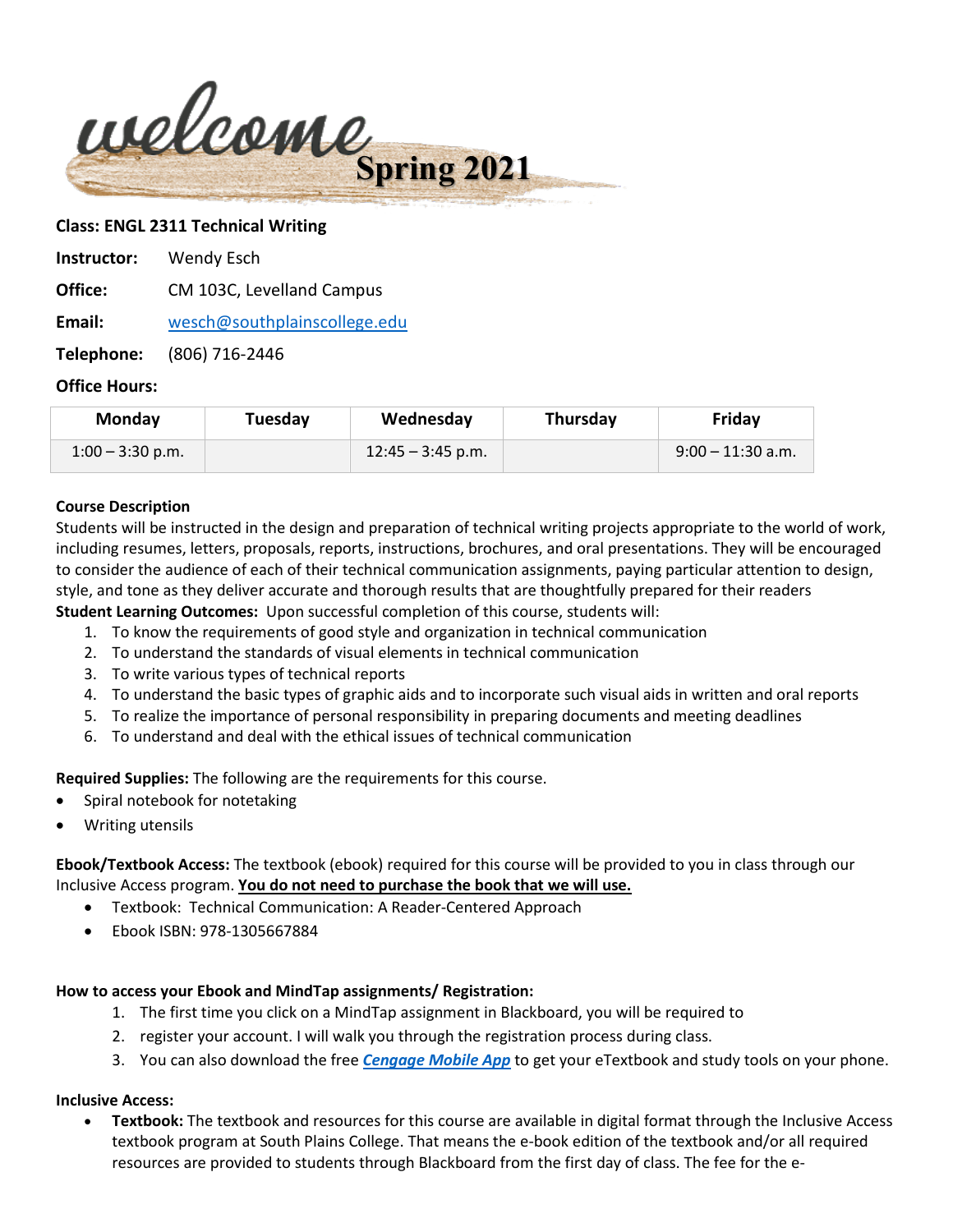book/resources is the lowest price available from the publisher and bookstore and is included in the student tuition/fee payment. Therefore, students do not have to purchase a separate textbook or access card for this course.

- **E-book features:** Access to a cloud-based e-reader is provided by VitalSource via Blackboard. VitalSource e-book features include the ability to hear the text read aloud, highlight, take notes, create flash cards, see word definitions, build study guides, print select pages, and download up to 20% of the book for offline access. Visit : https://support.vitalsource.com/hc/en-us/requests/new for e-book issues and support.
- **Opting out of Inclusive Access:** As long as they meet the opt-out deadline, students may choose not to participate in the Inclusive Access program if they have a textbook from another source. Students should check with the instructor for advice before deciding to opt-out because Inclusive Access is the cheapest option for most students. Students should also find out whether course work is required in an online platform like *Mindtap* or *Connect*. If so, students who opt out would be required to purchase access to that platform in addition to acquiring the e-book on their own. To opt out of the Inclusive Access e-book/resources, students need to email [tfewell4texasbookcompany@gmail.com](mailto:tfewell4texasbookcompany@gmail.com) before the census date. Students must include their first name, last name, student ID number, and the course they are opting out of in the email. Once students have been opted out of Inclusive Access, they will receive a confirmation email. Students who need assistance to opt out should contact the SPC Bookstore. The Inclusive Access fee will be refunded to students who opt out before the census date for their term of enrollment. The census date for fall and spring is the twelfth class day. The census date for shorter terms varies between the second and third class day.

## **Technology Requirements:**

- 1. **SPC username and password:** email helpdesk@southplainscollege.edu or call the SPC Help Desk at 806-716- 2600 for help with your username/password
- 2. **SPC student email access:**
	- o **SPC Student Email Account:** If you haven't already, you must go ahead and activate your SPC student email account. Not only will you need access to your SPC email account to receive TURNITIN digital paper submission receipts for our class, but you must use it to communicate with me.
		- Your SPC Email address is: **yourSPCusername@southplainscollege.edu** (ex. [jsmith1234@southplainscollege.edu\)](mailto:jsmith1234@southplainscollege.edu).
		- Your student email password is the same as your Blackboard password. If you need help, call the SPC Help Desk at 806-716-2600.
		- To access your SPC email account, log in to [MySPC here](https://fs.southplainscollege.edu/adfs/ls?wa=wsignin1.0&wtrealm=urn%3aportal.southplainscollege.edu%3a443&wctx=https%3a%2f%2fportal.southplainscollege.edu%2f_layouts%2f15%2fAuthenticate.aspx%3fSource%3d%252F&wreply=https%3a%2f%2fportal.southplainscollege.edu%2f_trust%2fdefault.aspx)
		- You can also set up access to your SPC email account through mobile phone mail apps, such as default smartphone Mail app or the Outlook app.
		- Check with the SPC Help Desk for assistance: 806-716-2600.
- 3. **Regular access to a computer and reliable internet service:**
	- $\circ$  Open computer labs are available free to students with an SPC I.D. on all SPC campuses (Levelland, Reese, Lubbock, Plainview).
	- o Computer or internet connection problems may occur for you at some point this semester. **Understand that it is your responsibility to find alternate computers you may use to submit your work on time***.* Find your alternate resources **now;** do not wait until you suddenly need them! Line up three friends TODAY who would be willing to loan you a laptop if yours suddenly crashes.
	- o Free WiFi is available in all SPC campus buildings, some SPC parking lots, most coffee shops, etc.
- 4. **Blackboard:** grades, assignments, quizzes, videos, and many other resources for this class are accessed through the Blackboard learning management system. Use your SPC credentials to log in here: [https://southplainscollege.blackboard.com](https://southplainscollege.blackboard.com/)
- 5. **Office 365: Word and PowerPoint**: You are required to use Microsoft Word to create papers for this course. As a member of the SPC community, you have free access to Office 365. Office 365 provides free online access to Microsoft Word, Microsoft Excel, Microsoft PowerPoint, and 1TB of free online storage with Microsoft OneDrive. You can use Office 365 online or download for free and install to your PC, Mac, or mobile device.
	- $\circ$  To access Office 365 for free as an SPC student, go to [https://www.office.com](https://www.office.com/) and sign in with the following credentials: SPCusername@southplainscollege.edu and your SPC password.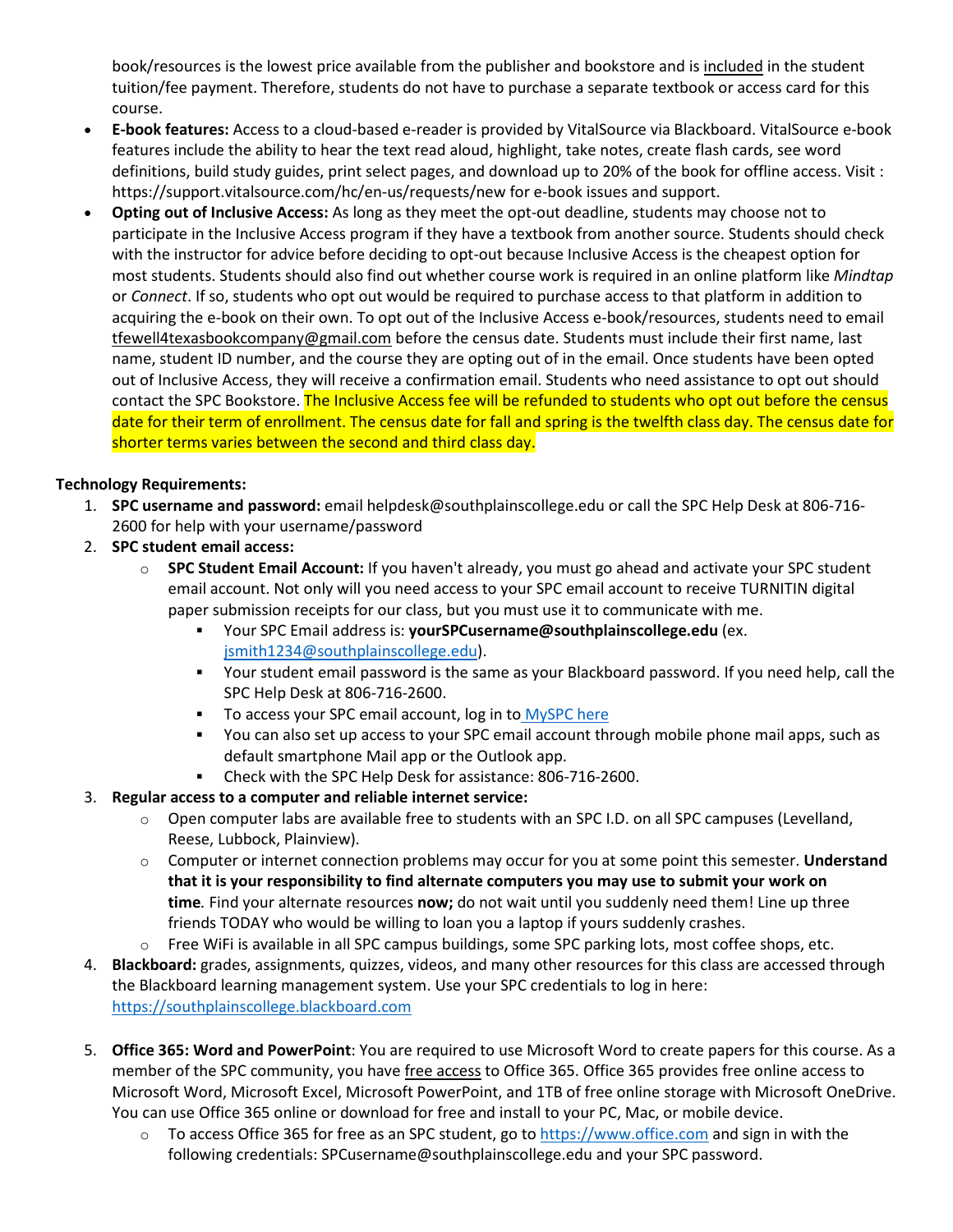- $\circ$  You can then click the link for the individual application you want to use online, or click the install office link towards the top right to install the application to your computer.
- 6. **Adobe Reader:** Available to download free from this website:<http://www.adobe.com/products/reader.html>
- 7. **Adobe Spark:** We will use this online software for this course. Instructions for signup will be given later.
- 8. **Canva:** We will use this online software for this course. Instructions for signup will be given later.

**Computer Help:** need help with your computer, laptop, email address, username/password?

- [helpdesk@southplainscollege.edu](mailto:helpdesk@southplainscollege.edu)
- 806-716-2600

#### **Ebook Help:**

- McGraw-Hill: [https://mhedu.force.com/CXG/s/ContactUs?external\\_browser=2](https://mhedu.force.com/CXG/s/ContactUs?external_browser=2)
- VitalSource Information (Inclusive Access):<https://get.vitalsource.com/inclusive-access>
- VitalSource Help:<https://support.vitalsource.com/hc/en-us/requests/new>
- SPC Bookstore[: tfewell@texasbook.com](mailto:tfewell@texasbook.com) or [agamble@texasbook.com](mailto:agamble@texasbook.com)

### **Blackboard Help:**

- 1. **Get Help by Email:** [blackboard@southplainscollege.edu](mailto:blackboard@southplainscollege.edu)
	- o Be sure to include your full name, your instructor's name, the course and section you are enrolled in, and a detailed description of the problem.
	- $\circ$  The blackboard@southplainscollege.edu account is monitored from 8:00 a.m. 10:00 p.m., Monday Sunday.
	- $\circ$  You can expect a response within 24 hours by email; however, the average response time is less than one hour.
- 2. **Get Help by Phone**: 806-716-2180 (available between 8 AM and 4 PM Monday through Friday, except on holidays)
- 3. **Get Help Online:** click on the Help link listed in the Blackboard course menu.

## **Tutoring Help:**

• **SPC TUTORS**

Tutoring is FREE for all currently enrolled students. Make an appointment or drop-in for help at any SPC location or online! Visit the link below to learn more about how to book an appointment, view the tutoring schedule, and view tutoring locations.

http://www.southplainscollege.edu/exploreprograms/artsandsciences/teacheredtutoring.php

## • **TUTOR.COM**

You also have 180 FREE minutes of tutoring with Tutor.com each week, and your hours reset every Monday morning. Log into Blackboard, click on the tools option from the left-hand menu bar. Click on the Tutor.com link and you will automatically be logged in for free tutoring. You may access tutor.com tutors during the following times: Monday – Thursday: 8pm-8am and 6pm Friday – 8am Monday morning

For questions regarding tutoring, please email tutoring@southplainscollege.edu or call 806-716-2538

#### **Communication**

| <b>To Contact Me:</b>                             | Ways that I will contact you:                           |
|---------------------------------------------------|---------------------------------------------------------|
|                                                   | South Plains College email -Plan to check it every day. |
| Email me at wesch@southplainscollege.edu.         |                                                         |
| Send me a message with your cell phone in Remind. | Remind text alerts-(We will sign up in class.)          |
| Call my office at 806-716-2446 & leave a message. | Announcements in your Blackboard class.                 |
| Drop by during my office hours.                   | I return emails, texts, and calls within 24 hours.      |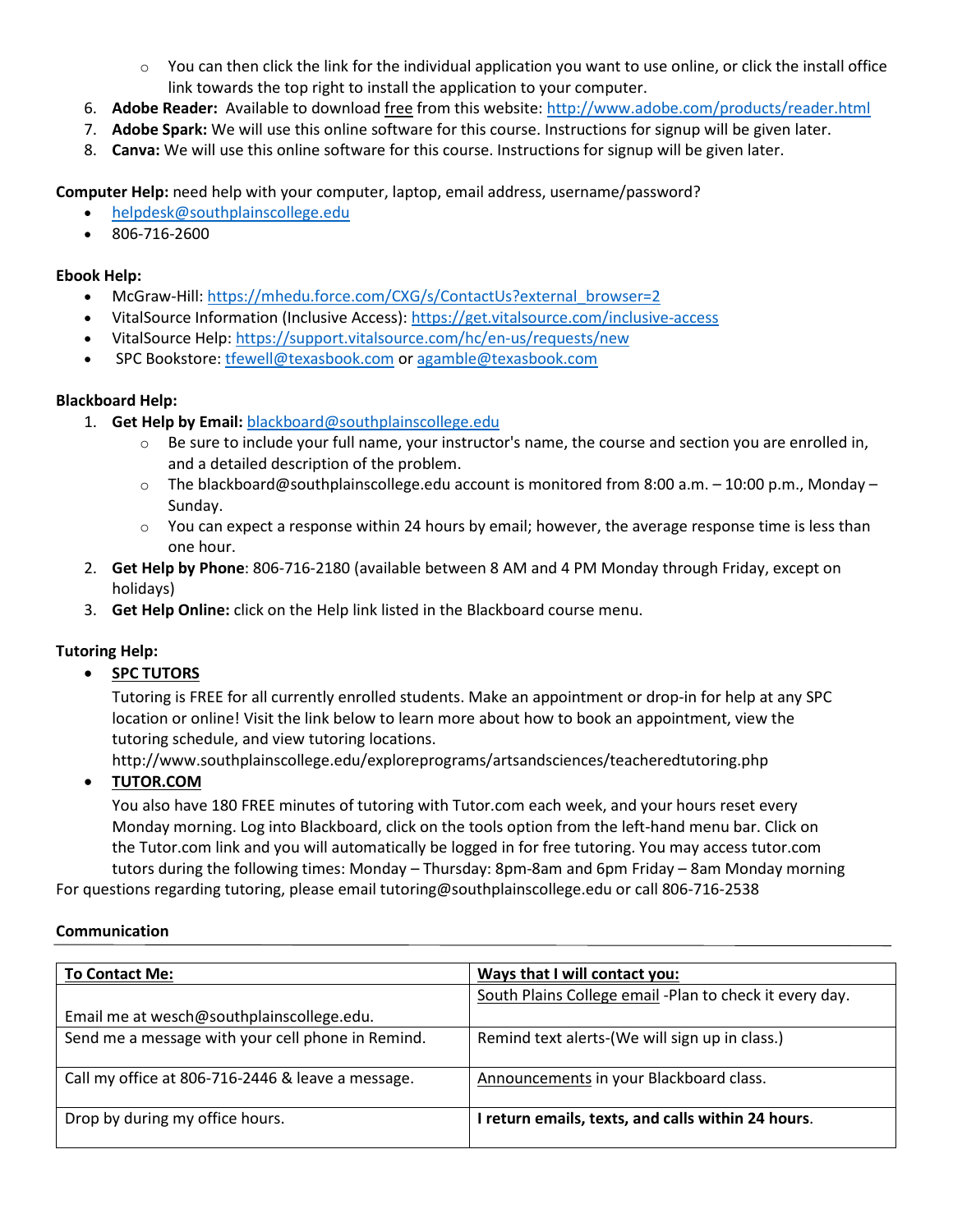### **Course Syllabus and Organization:**

- This syllabus is available on the **Syllabus and Schedule** page in our Blackboard course.
- The course calendar is available on the Syllabus and Schedule tab.
- The course is organized into sixteen weeks. Each week has its own folder on the **Course Content** page in our Blackboard course.
- A weekly planner and assignment checklist is provided for each week.

### **Assignment Deadlines:**

- The weekly assignment deadline is **Monday at 12:00 AM (midnight).**
- Due dates are posted on the course calendar and are firm. Any written assignment submitted past the due date will receive an automatic deduction in points after the first 24 hours.
- Late assignments will be accepted within seven days of the due date to receive partial credit. After seven days, your papers will not be accepted, and you will receive a zero for the assignment. If there are excusable circumstances which might justify an extension on the task, arrangements must be made with your Instructor.

Although I may post reminders about assignment due dates, it is ultimately your responsibility to keep up with these dates on your syllabus calendar.

**Reading Assignments and Video Lectures**: Mandatory, assigned reading is required for this course; you may also be required to watch recorded video lectures. Reading and video lecture assignments can be found on the course calendar in Blackboard.

**Writing Assignments**: You will be required to write and revise documents to produce strong, audience-centered texts, taking into account different purposes, audiences, and tones. The writing assignments will be over an array of topics using several different software programs and will require graphics. These activities will help hone your writing, creativity, and technology skills. The different types of texts students will produce include: **Email/Memos, Brochures, Informational Flyers, Proposals, Resumes, Digital Portfolios. Due dates are on the course calendar, and specific assignment details can be found in the Weekly Assignment folders in Blackboard.** 

**MindTap / Daily Coursework**: Throughout the semester, you will be required to complete several daily assignments designed for in-class participation to give students the opportunity to interact and engage on course topics. There will also be online MindTap exercises on a weekly basis. These exercises will help you review your grammar and the writing process. Availability and due dates are available on the course calendar. When averaged together, these assignments are worth 20% of your final grade, so the completion of your daily assignments is crucial.

## **Assignment Submission:**

**I cannot accept any assignment via email, for any reason. All files must be submitted via the assignment tool in the Blackboard modules.** We will go over the submission process in class before the due date.

- As a student, you assume responsibility for your technology. I suggest three things:
	- 1. Have a backup plan in place from day one, just in case your technology fails.
	- 2. After submitting an assignment, return to the assignment submission before the due date or check your SPC email for submission acknowledgment to verify it's been submitted correctly. If it's not submitted properly by the due date, you will not receive credit for it, regardless of whether you thought the paper had been sent.
	- 3. Don't wait until the last minute to submit assignments. If you have trouble, but no one is available to help you, you will incur the late deduction associated with late assignments.

# *Please contact the Computer Help Desk at (806)716-2600 or Blackboard Help at (806)716-2180 with any problems related to technology. They are experts on this*

## **Grading time frames:**

I grade all work as efficiently and quickly as possible (may take up to two weeks). When your assignments are evaluated, you will have them back.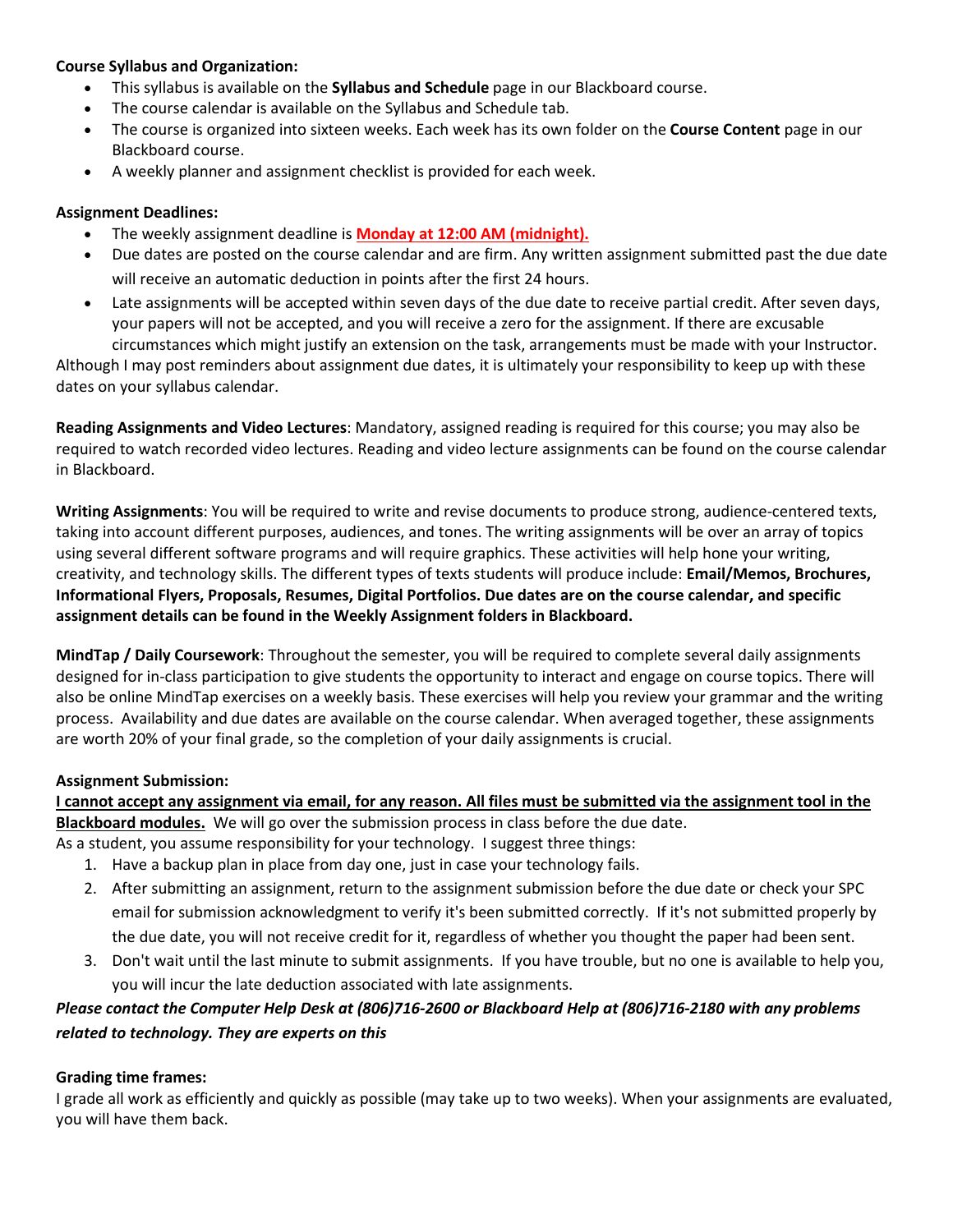### **Grading Policy**

Final grades will be assigned based on the following percentages:

| <b>Essay Assignments</b> |      |                    |          |
|--------------------------|------|--------------------|----------|
| Letter/Memo              | 15%  | <b>GRADE TOTAL</b> |          |
| <b>Brochure</b>          | 15%  |                    |          |
| Proposal                 | 20%  | A (Superior):      | 90-100   |
|                          |      | B (Good):          | 80-89    |
| <b>Resume/Portfolio</b>  | 25%  |                    |          |
| Daily Work/Mindtap       | 20%  | C (Acceptable):    | 70-79    |
|                          |      | D (Poor):          | 60-69    |
| <b>Attendance</b>        | 5%   |                    |          |
| <b>Total</b>             | 100% | F (Unacceptable):  | $0 - 59$ |
|                          |      |                    |          |

It is up to you to monitor your average and course progress. If at any time you feel that you need to discuss your course progress with me, it is your responsibility to contact me to meet. You can find your current average via the 'Gradebook' link in Blackboard.

**Student Responsibilities:** Students are expected to *[May vary by instructor but usually include the following.]*

- 1. Be on time and regularly attend class
- 2. Be responsible for the learning process, including preparation for class, such as reading and homework; participation in class discussions, including asking relevant questions; getting assignments and/or notes if absent; and accepting responsibility for not understanding an assignment or failing an assignment
- 3. Be responsible for having an appropriate attitude and using appropriate language in academic environments; not use condescending, inflammatory, threatening, or profane rhetoric, whether verbally or in written form, in academic environments
- 4. Have respectful behavior toward instructor and classmates in order to contribute to the atmosphere necessary for learning
- 5. Be responsible for courteous actions to others, especially by putting away cell phones and other distractions while in class
- 6. Be responsible for writing down all grades and applying them to the grading scale used for the class, which is shown in the course's policy statement/syllabus
- 7. Submit all assignments in accordance with due dates, formats, and requirements
- 8. Avoid all forms of cheating and plagiarism on all assignments, including improper collaboration
- 9. Ask questions when something is unclear.

**Style Guide:** We will use the MLA formatting and documentation in this course. Specific rules regarding this style guide can be found in Blackboard. All documents you submit should be formatted using MLA standards, and all citations you write, whether in-text or on a References page, should follow MLA guidelines for citation.

**Announcements:** Any information sent-out via announcements in emails, via REMIND, or posted as an announcement on the course website is important and is, accordingly, an extension of assignment requirements and syllabus policies. Students must read all announcements and will be held responsible for any information posted in the announcements.

**Attendance Policy:** To be successful in this course, you must attend consistently and punctually and participate fully. Attendance is 5% of your course grade.

• Students who are extremely late, absent, or leave early will receive 0 participation points for that day. Additionally, students who are unable to participate in discussion when called upon will receive 0 participation points for that day.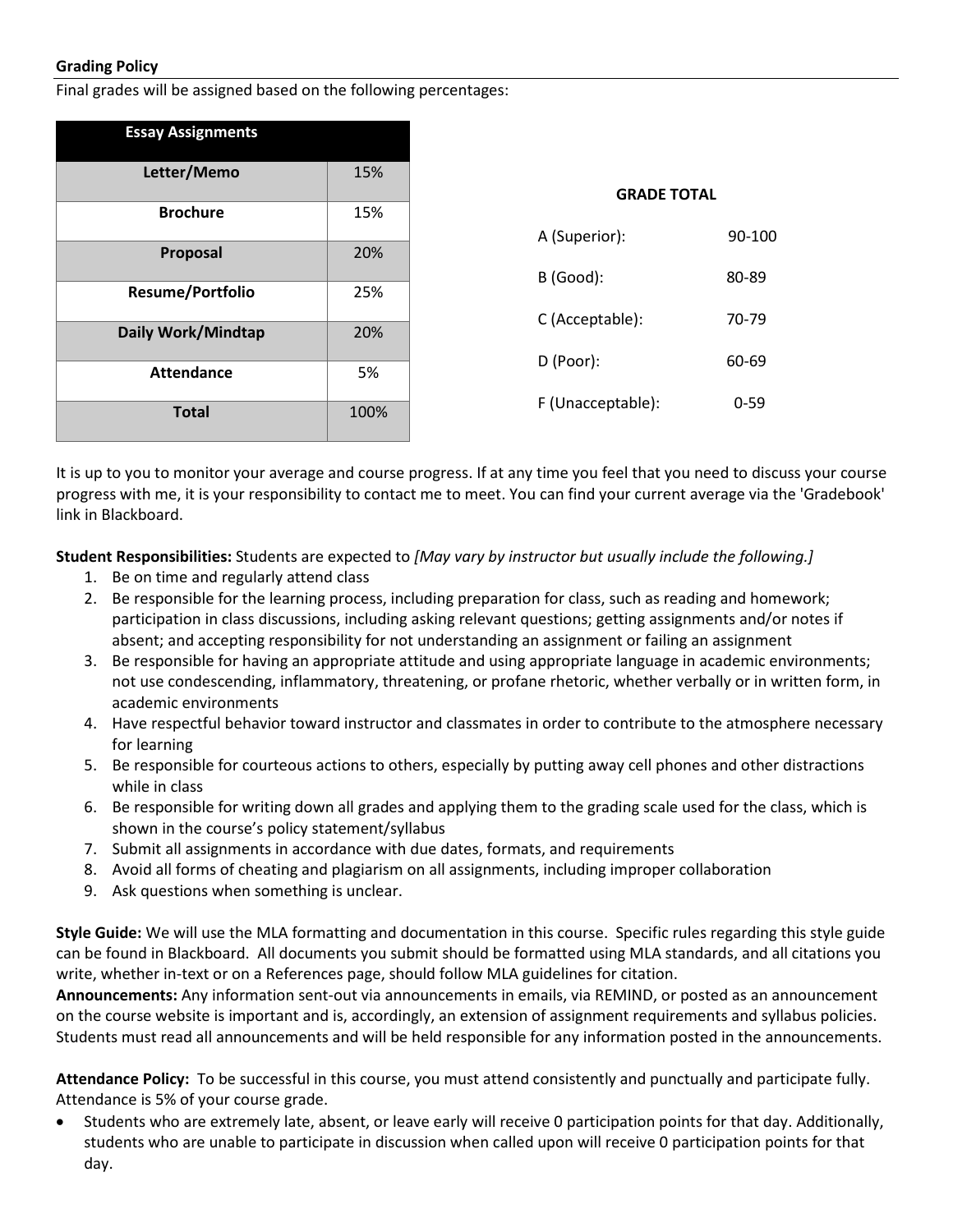- Students who accumulate four absences and are not passing the class with a 60 or higher may be dropped from the class. Two tardies will equal one absence. Leaving class early will count as a tardy.
- Be advised I will accept late work for one week past the due date, but there will be a deduction associated with all late assignments. If you are absent, you must complete the assigned work by the indicated due date to receive full credit. Please note that the Peer Editing are group activity assignments that will not be accepted late.
- Please notify me when you are going to be out of town for a school-sponsored event. I will work with you to avoid missing any deadlines.

**COVID:** Consistent with the latest CDC recommendations, we have revised our guidance for students, faculty, and staff who have a known exposure or have tested positive. Anyone with a known exposure should wear a mask for 10 days and should seek a COVID-19 test on day five after exposure. If you test positive or develop symptoms, you should immediately self-isolate and seek a COVID-19 test. Please immediately notify your instructor, supervisor, and DeEtte Edens, Associate Director of Health and Wellness, any time you test positive for COVID-19. Anyone who tests positive is required to self-isolate for five days. Following the five-day isolation period, if you are asymptomatic or your symptoms are resolving, you may return to work or class but should wear a mask for five additional days. If you are still symptomatic, please contact DeEtte Edens at [dedens@southplainscollege.edu](mailto:dedens@southplainscollege.edu) or 806-716-2376 prior to your return date.

**Dropping our class:** Before you withdraw from our class, please contact me or talk to your advisor. There may be a way for you to get back on track.

- Check the SPC Academic Calendar here to find out the last day to drop a course for this semester: <http://www.southplainscollege.edu/academiccalendar/index.php>
- To drop this class, fill out and submit this form online: [https://forms.office.com/Pages/ResponsePage.aspx?id=ZrGRbWrP6UWeIqAmJdCCqVjMnZs6h15Nrs0pq](https://forms.office.com/Pages/ResponsePage.aspx?id=ZrGRbWrP6UWeIqAmJdCCqVjMnZs6h15Nrs0pqCo_sElUODExTUFXS0JOODhJOTlYM0NEV1kzRk9GMSQlQCN0PWcu) [Co\\_sElUODExTUFXS0JOODhJOTlYM0NEV1kzRk9GMSQlQCN0PWcu](https://forms.office.com/Pages/ResponsePage.aspx?id=ZrGRbWrP6UWeIqAmJdCCqVjMnZs6h15Nrs0pqCo_sElUODExTUFXS0JOODhJOTlYM0NEV1kzRk9GMSQlQCN0PWcu)
- You are not required to obtain an instructor signature to drop. There will be no charge for drops for the fall or spring semesters.
- For additional information regarding schedule changes, drops and withdrawals[, click here.](http://www.southplainscollege.edu/admission-aid/apply/schedulechanges.php)

**Withdrawing from all SPC classes:** If you wish to withdraw from all courses, initiate that process with the Advising Office. Schedule an appointment with an advisor by visiting [http://www.southplainscollege.edu/admission](http://www.southplainscollege.edu/admission-aid/advising/spcadvisors.php)[aid/advising/spcadvisors.php](http://www.southplainscollege.edu/admission-aid/advising/spcadvisors.php) or by calling 806-716-2366.

**Plagiarism and Cheating:** Students are expected to do their own work on all projects, quizzes, assignments, and papers. Failure to comply with this policy will result in an F for the assignment and can result in an F for the course if circumstances warrant.

Plagiarism violations include, but are not limited to, the following:

- 1. Turning in a paper that has been purchased, borrowed, or downloaded from another student, an online term paper site, or a mail order term paper mill;
- 2. Cutting and pasting together information from books, articles, other papers, or online sites without providing proper documentation;
- 3. Using direct quotations (three or more words) from a source without showing them to be direct quotations and citing them; or
- 4. Missing in-text citations.

Cheating violations include, but are not limited to, the following:

- 1. Obtaining an examination by stealing or collusion;
- 2. Discovering the content of an examination before it is given;
- 3. Using an unauthorized source of information (notes, textbook, text messaging, internet) during an examination, quiz, or homework assignment;
- 4. Entering an office or building to obtain unfair advantage;